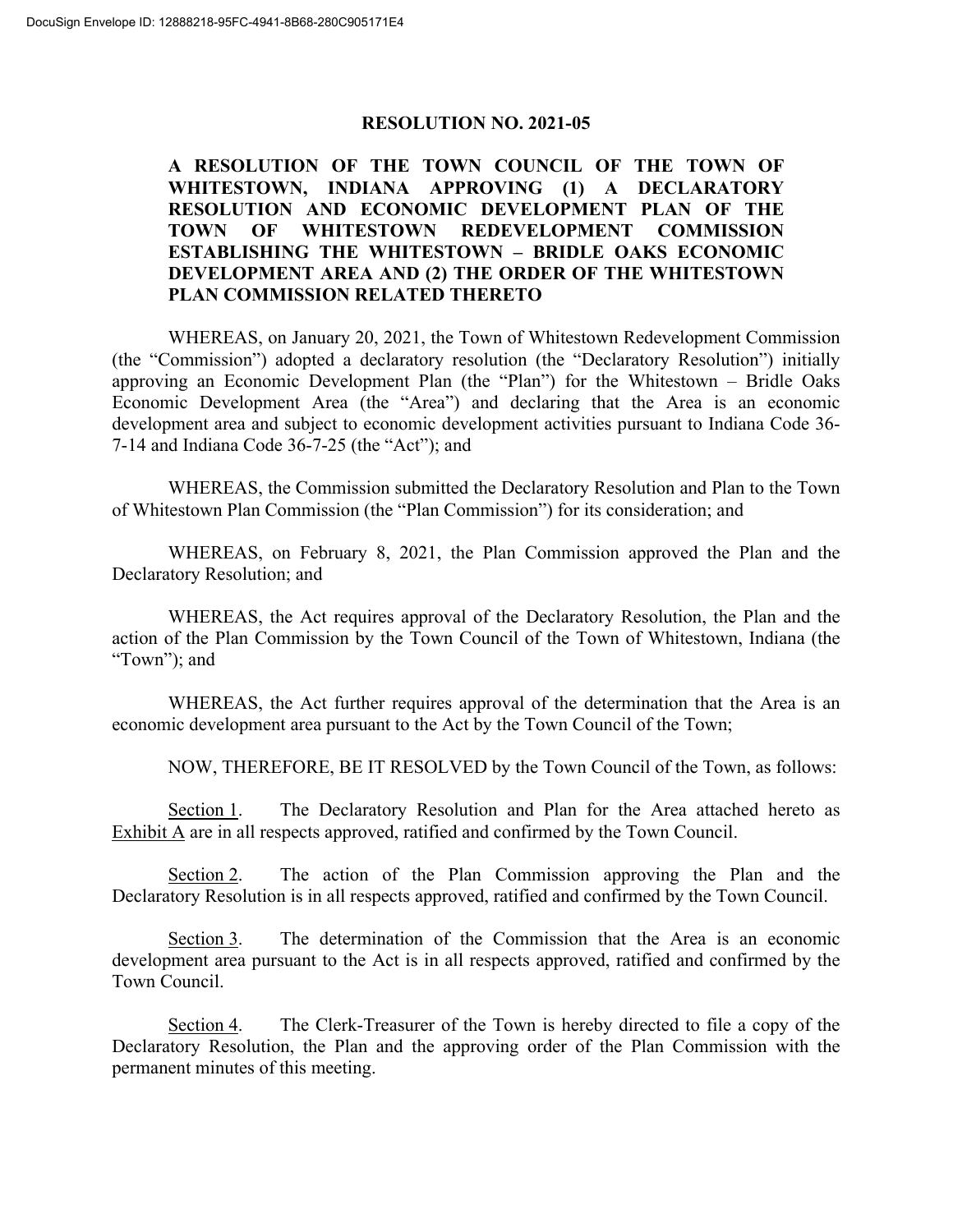Section 5. This resolution shall be effective from and after passage.

PASSED AND ADOPTED on the 10<sup>th</sup> day of February, 2021, by the Town Council of the Town of Whitestown, Indiana, by a vote of \_\_\_\_ in favor and \_\_\_\_ against.

> TOWN COUNCIL OF THE TOWN OF WHITESTOWN, INDIANA

DocuSigned by:  $\bigcup_{\alpha \in \mathcal{P}} \bigcup_{\alpha \in \mathcal{P}} \mathcal{L} \mathcal{L} \mathcal{L} \mathcal{L} \mathcal{L} \mathcal{L} \mathcal{L} \mathcal{L} \mathcal{L} \mathcal{L} \mathcal{L} \mathcal{L} \mathcal{L} \mathcal{L} \mathcal{L} \mathcal{L} \mathcal{L} \mathcal{L} \mathcal{L} \mathcal{L} \mathcal{L} \mathcal{L} \mathcal{L} \mathcal{L} \mathcal{L} \mathcal{L} \mathcal{L} \mathcal{L} \mathcal{L} \mathcal{L} \mathcal{L} \mathcal{L}$ 

Clinton Bohm, President

ATTEST:

-DocuSigned by:

 $VUUU$   $UUU$ 

Matt Sumner, Clerk-Treasurer Town of Whitestown, Indiana